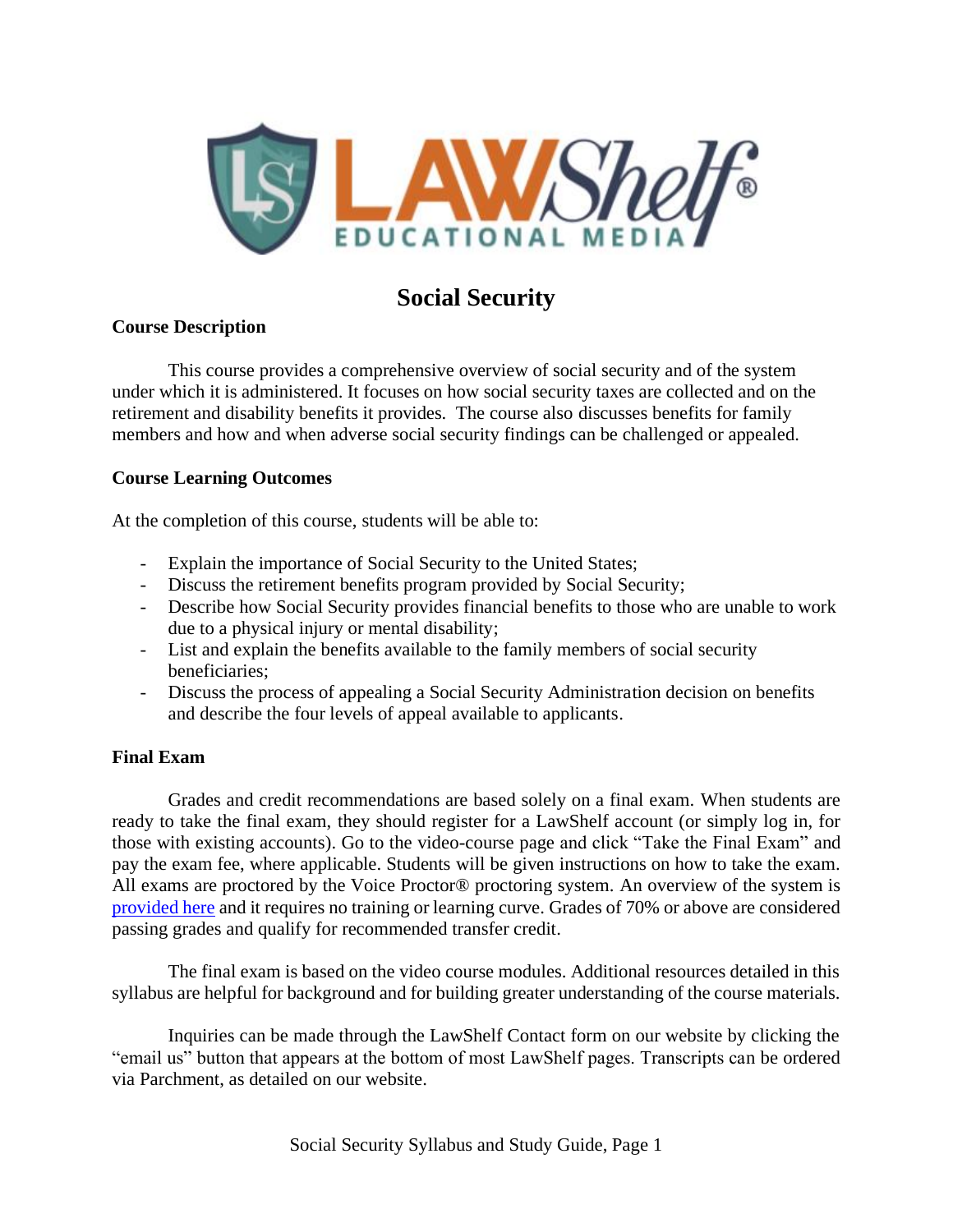#### **Case Studies**

Many LawShelf video courses include case studies. These do not necessarily teach new material but are meant to demonstrate how the materials covered in the course are applied by various courts. Concepts covered in the case studies are covered on the final exam; so watching the case studies is necessary before taking the exam. However, it is unnecessary to memorize the facts and details of the cases covered in these case studies.

#### **Self-Quizzes**

Video-course modules and case studies feature self-quizzes that consist of practice questions on the materials covered in the videos. These questions are presented for the benefit of the student and are important to review before taking the final exam because they are similar in style and substance to the questions on the final exam. These quizzes are not graded or monitored and there is no record of how students answer these questions. Students may answer these questions as many times as they like and are encouraged to keep re-taking the quizzes until they have mastered all the questions.

# **Study Guide**

## **Courseware Readings**

These courseware readings provide background to help students better understand the main parts of the course, which are the video-course modules below.

**NASL Resources on Social Security <https://www.nasi.org/learn/socialsecurity/overview>**

**CPBB, Policy Basics: Top Ten Facts About Social Security <https://www.cbpp.org/research/social-security/top-ten-facts-about-social-security>**

**Social Security Administration, Retirement Benefits <https://www.ssa.gov/pubs/EN-05-10035.pdf>**

**Social Security Administration, Understanding Supplemental Security Income SSI <https://www.ssa.gov/ssi/text-understanding-ssi.htm>**